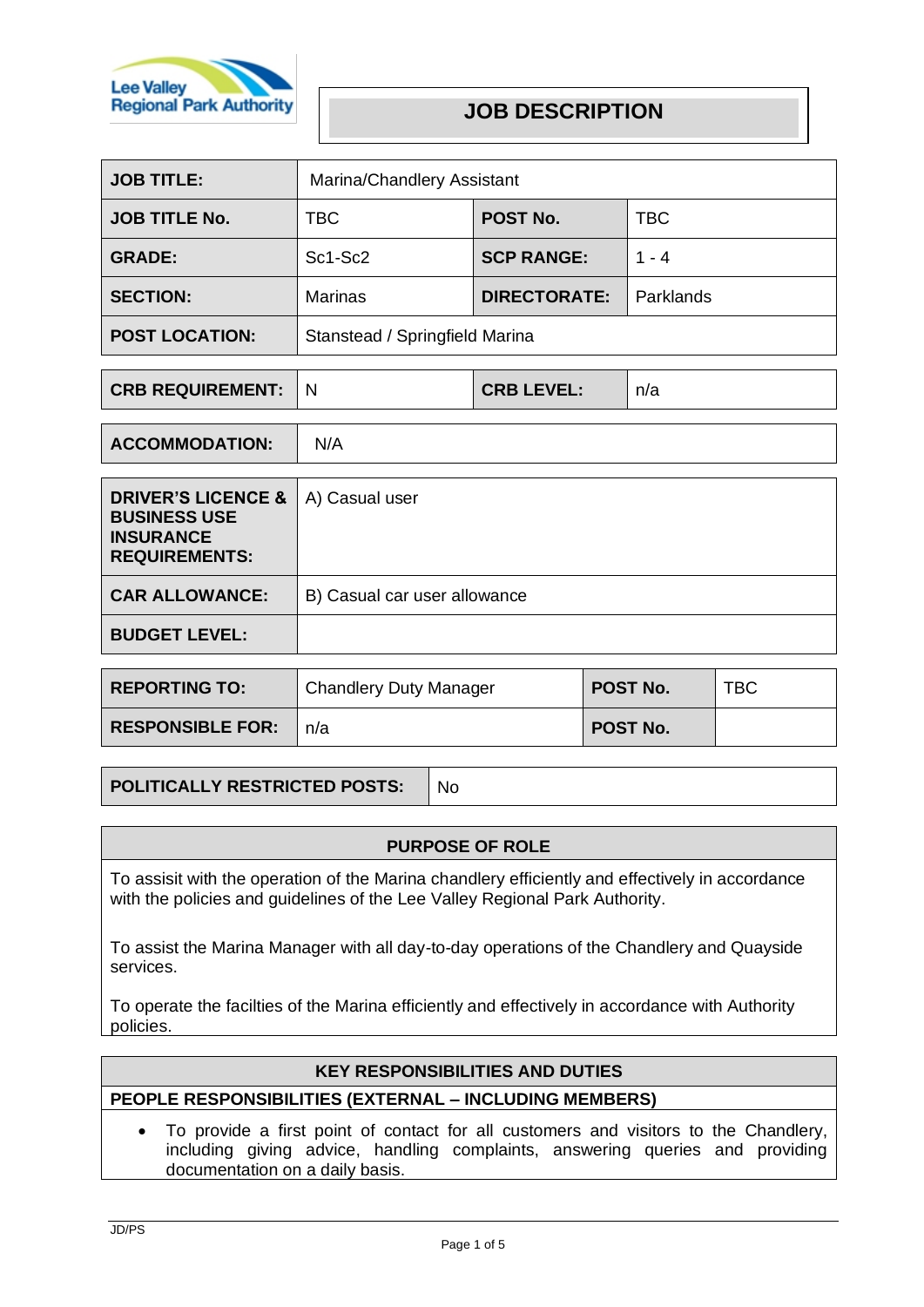

- To maximise sales and service to customers and tradesmen in the marina chandlery
- To provide berth holders and passing boating traffic with Marina services, including operating the Marina diesel pump and pump-out machinery, as required.
- To assist in maintaining a safe and secure Marina, including ensuring the Authority's Health & Safety regulations are met by all customers and visitors in all areas of the site, including onboard moored vessels.
- To assist with the organisation, co-ordination and promotion of services, activities and events for the Marina.
- To co-operate with contractors on site.
- To carry out rechargeable work tasks and alterations/repairs as instructed by the Marina Manager, including the operation of workshop machinery and welding, both on site and onboard vessels.
- To assist with lifting, craning, slipping and placement/blocking of all vessels in the Marina when necessary and to assist with the movement of vessels and berths as required and/or instructed.

## **PEOPLE RESPONSIBILITIES (INTERNAL – INCLUDING CONTRACTORS & VOLUNTEERS)**

- To assist with the maintenance and control of the Marina infrastructure, site areas, moorings, pontoons, buildings, workshops, plant and equipment.
- To ensure the compliance with the Normal Operations Procedures (NOP).
- To ensure compliance with the Quality Management System (QMS) in the Marina.
- To assist with the maintenance and control of the computerised and communications systems and equipment of the Marina.
- To ensure the Authority's Health & Safety Regulations are met by all Marina employees on site, including providing advice when appropriate.

#### **FINANCIAL RESPONSIBILITIES**

- Maintain an accurate stock data base on Cybertill
- To raise and follow up on purchase orders as required.
- To assist in the execution of actions arising from external and internal audits.
- Ensure systems in place to receive payment for services provided and goods taken or delivered.
- To collect mooring, electricity and other fees and issue receipts.
- To administrate the accurate recording of all goods supplied for rechargeable works.

## **OTHER RESOURCES RESPONSIBILITIES**

- To maintain an adequate stock of supplies needed for the efficient and effective execution of day-to-day responsibilities.
- To provide quality information to all customers and visitors to the Marina and the general public, including giving advice on local attractions and amenities, handling complaints, answering queries and providing information by telephone, email and in person on a daily basis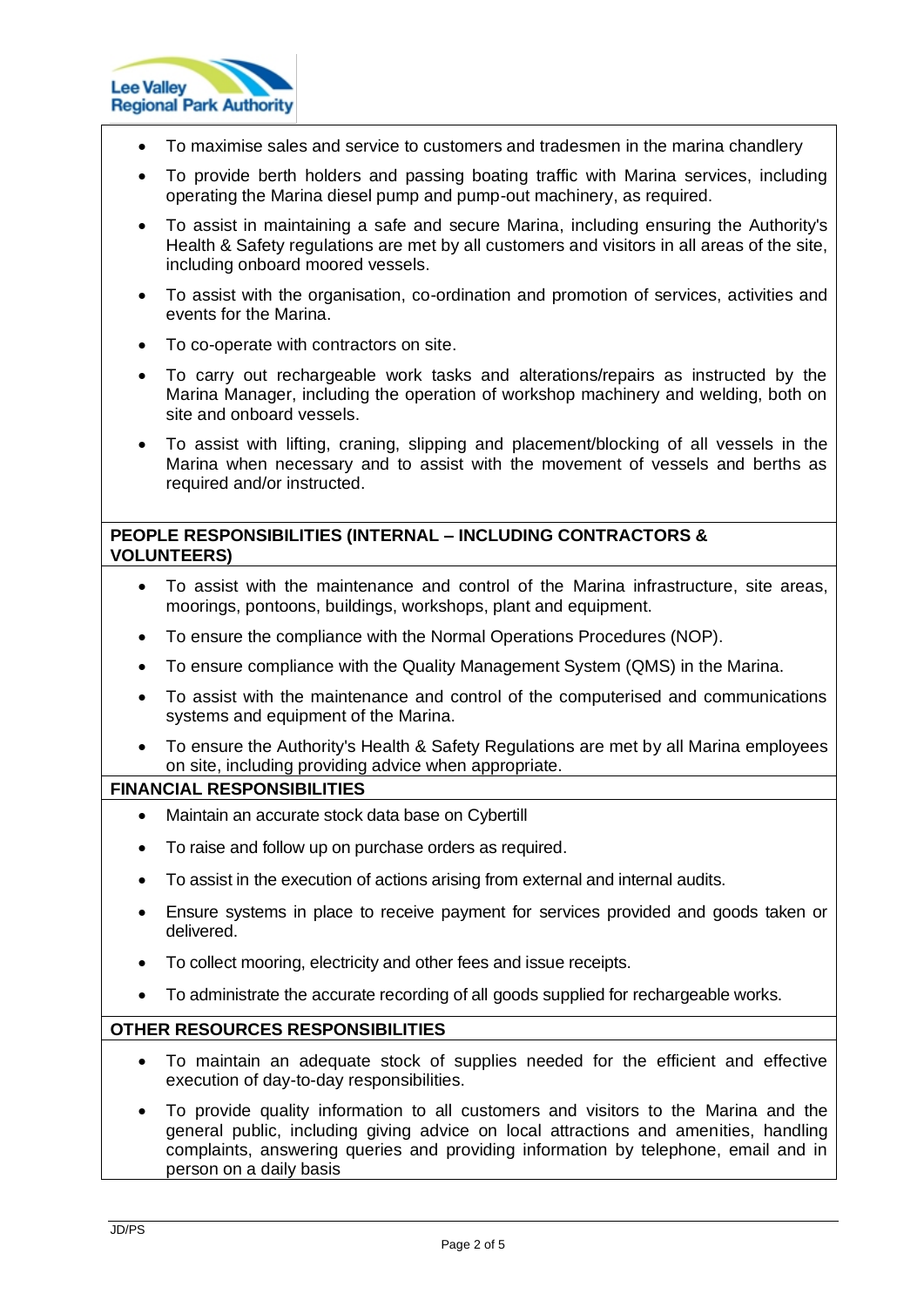

# **GENERAL**

- The above duties may be varied.
- Carry out all duties with regard to relevant legislation and the Authority's policies and procedures including:
	- o The Authority's Health & Safety Policy
	- o The Authority's Standing Orders and Financial Regulations
	- o The Authority's Equal Opportunities Policy and related policies
	- o The Authority's Environmental protocols and related policies

# **KEY CONTACTS**

| <b>INTERNAL CONTACTS / PURPOSE</b>                                                                                                                                                                                                                                                      | <b>EXTERNAL CONTACTS / PURPOSE</b>                                                                                                               |
|-----------------------------------------------------------------------------------------------------------------------------------------------------------------------------------------------------------------------------------------------------------------------------------------|--------------------------------------------------------------------------------------------------------------------------------------------------|
| The Chandlery Duty Manager for daily<br>$\bullet$<br>work planning.<br>Other Marina employees as colleague.<br>$\bullet$<br>Staff of other Authority Marinas as<br>$\bullet$<br>colleagues and to co-ordinate work.<br>Other Authority employees for specific<br>$\bullet$<br>projects. | <b>Third Party Suppliers</b><br>$\bullet$<br>Contractors<br>$\bullet$<br>Members of the public<br>$\bullet$<br><b>Berth Holders</b><br>$\bullet$ |

#### **The Authority has the right to amend the job description in consultation with the postholder to reflect changes in or to the job.**

It should be noted that the above list of principal duties and responsibilities is not necessarily a complete statement of the duties of the post. It is intended to give an overall view of the position and should be taken as guidance only. Additional duties may be required from time-to-time that are not identified above and shall be appropriate to the nature, grade and demands of the job as described. The Job Description is current as at the date shown below. In consultation with the postholder, it is liable to variation by management to reflect or anticipate changes in the job.

#### **Sign off for Job Description and Person Specification**

| <b>Job Description/Person Specification</b> | <b>Post Title</b> | Date signed off |
|---------------------------------------------|-------------------|-----------------|
| JD/PS Prepared by line manager              |                   |                 |
| JD/PS Agreed by second line manager         |                   |                 |
| JD/PS Agreed by HOS/AD by                   |                   |                 |
| Consultation with post holder conducted by: |                   |                 |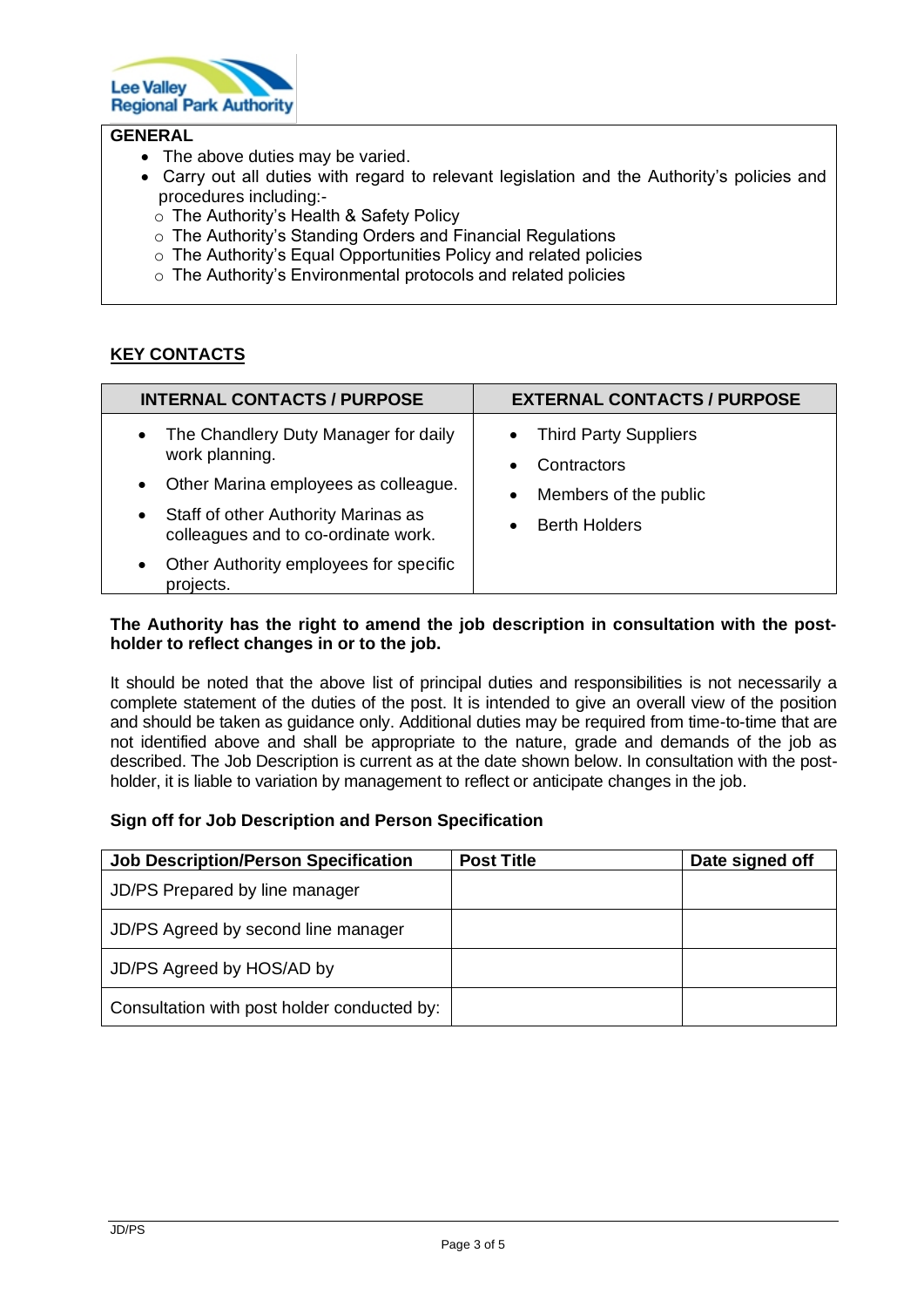

| JOB TITLE:          | Marina/Chandlery Assistant |                     |  |
|---------------------|----------------------------|---------------------|--|
| JOB TITLE No.   TBC |                            | <b>POST No.</b> TBC |  |

| <b>KNOWLEDGE AND SKILLS</b>                                                                                                                                                                                                                                                                                                                                                                             |                                                                                                                                                        |  |
|---------------------------------------------------------------------------------------------------------------------------------------------------------------------------------------------------------------------------------------------------------------------------------------------------------------------------------------------------------------------------------------------------------|--------------------------------------------------------------------------------------------------------------------------------------------------------|--|
| <b>ESSENTIAL</b>                                                                                                                                                                                                                                                                                                                                                                                        | <b>DESIRABLE</b>                                                                                                                                       |  |
| Knowledge                                                                                                                                                                                                                                                                                                                                                                                               | Knowledge                                                                                                                                              |  |
| Have knowledge of marine systems<br>$\bullet$<br>Computer literate at basic level (MS<br>$\bullet$<br>Office and MS Outlook)<br>Previous customer service<br>experience                                                                                                                                                                                                                                 |                                                                                                                                                        |  |
| Qualification                                                                                                                                                                                                                                                                                                                                                                                           | Qualification                                                                                                                                          |  |
| English at GCSE level C or<br>equivelant<br>Maths at GCSE level C or equivelant                                                                                                                                                                                                                                                                                                                         | <b>Relevant Health and Safety</b><br>qualification<br><b>First Aid at Work</b>                                                                         |  |
| <b>Experience</b>                                                                                                                                                                                                                                                                                                                                                                                       | <b>Experience</b>                                                                                                                                      |  |
| In delivering excellent customer<br>$\bullet$<br>service.<br>To perform the role in the best<br>interest of the business                                                                                                                                                                                                                                                                                | Experience of working in a boat yard or<br>$\bullet$<br>boating-related organisation.<br>Experience of working in a retail<br>$\bullet$<br>environment |  |
| <b>Problem Solving / Decision Making</b><br>+ Mental Skills                                                                                                                                                                                                                                                                                                                                             | <b>Problem Solving / Decision Making</b><br>+ Mental Skills                                                                                            |  |
| Ability to remain calm under<br>٠<br>pressure.<br>Ability to use your own initiative and<br>know when to escalate<br>Ability to multi task, prioritise and<br>plan effectively<br>Commitment and dedication with a<br>level of flexibility<br>Excellent organisational skills with<br>attention to detail                                                                                               | Demonstrates a "Can Do" attitude                                                                                                                       |  |
| <b>Communication</b>                                                                                                                                                                                                                                                                                                                                                                                    | Communication                                                                                                                                          |  |
| A friendly and professional manner<br>$\bullet$<br>when communicating with the public,<br>other staff and guests<br>Excellent communication skills both<br>$\bullet$<br>verbal and written.<br>Excellent interpersonal skills<br>A welcoming and engaging member<br>of the team<br>To engage team members in the<br>company's vision, mission, values<br>and strategy<br>Polite and a good communicator |                                                                                                                                                        |  |